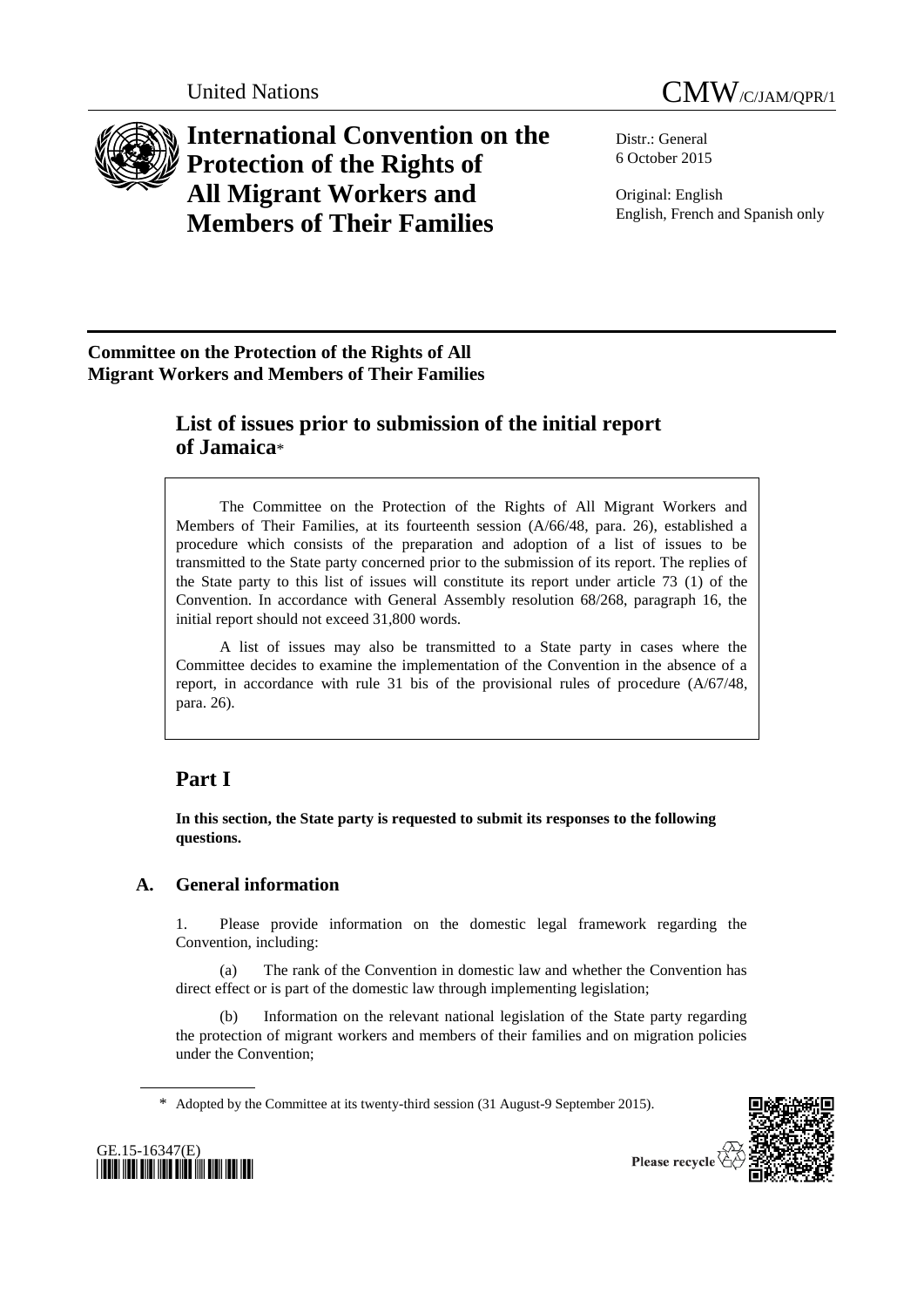(c) Measures taken by the State party to harmonize its legislation with the provisions of the Convention;

(d) The existence and scope of bilateral and multilateral agreements with other countries pertaining to the rights of migrant workers and members of their families under the Convention, in particular with the United States of America, Canada, the United Kingdom of Great Britain and Northern Ireland and States of the Caribbean region. Please specify how these agreements protect migrant workers' rights and guarantees in transit and destination countries, in particular, with respect to detention, repatriation/expulsion and family reunification procedures. Please provide information on the measures taken to strengthen the protection of Jamaican migrant workers abroad, including by reviewing and amending these bilateral and multilateral agreements.

2. Please indicate the progress made in finalizing the International Migration and Development Policy. Please provide information on all policies and strategies relating to migrant workers and members of their families adopted by the State party, including information on specific time-bound and measurable goals and targets to effectively monitor progress in the implementation of the rights of migrant workers and members of their families in the State party. Please also provide information on the resources allocated for their implementation and the results obtained.

3. Please provide information on the government ministry and the agencies responsible for intergovernmental coordination on the implementation of the Convention in the State party, including information on the available staffing and resources as well as monitoring activities and follow-up procedures. Please also provide information on the mandate of these agencies or institutions as well as the resources allocated to them for promoting, protecting and fulfilling the rights of migrant workers and members of their families under the Convention. Please indicate the measures taken to ensure the effective coordination among the various government agencies with prime responsibility for migration and human rights matters.

4. Please provide information, including both qualitative information and statistical data disaggregated by sex, age, nationality and migration status, on labour migration flows in and from the State party, including returns, other labour migration-related issues and children left behind by migrant parents. Please also provide qualitative and statistical rightsbased data or, if precise data are not available, then studies or estimates, on migrant workers in an irregular situation in the State party and abroad, including those who could have entered the State party irregularly and those who have stayed beyond the designated time. Please further provide information on the measures taken by the State party to establish a coherent and cross-comparable system of data collection on these issues, including measures aimed at making this information public. Please also indicate the measures taken to ensure consistency in the collection of migration data across all the relevant agencies.

5. Please provide information on whether the State party has established an independent mechanism, such as a national human rights institution, which has the explicit mandate of independently monitoring the human rights situation within the State party, including the rights of all migrant workers and members of their families under the Convention. Please also provide information on complaint mechanisms and other services, including helplines, offered by this institution, and whether this institution conducts visits at detention centres for migrants and shelters that house Jamaican migrants following repatriation from countries of employment. Please further provide information on the human, technical and financial resources made available to the institution, and on the awareness-raising activities by the State party among the general public, and migrant workers in both urban and rural areas in particular, on the services offered by the institution, including the right to file a complaint directly with the institution.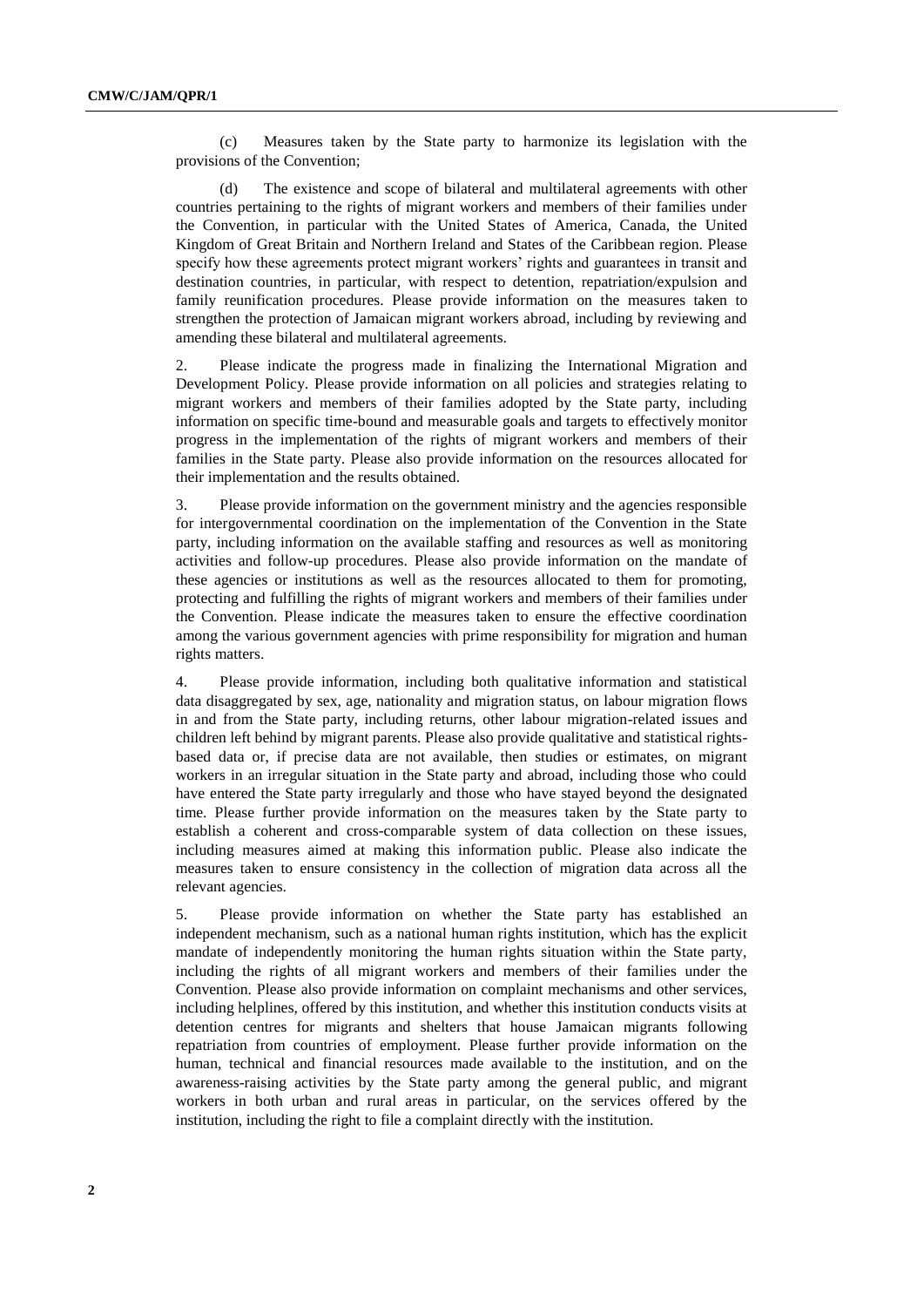6. Please provide information on the steps taken by the State party to promote and publicize the Convention and to increase awareness and understanding of its provisions among the general public, migrant workers and members of their families, employers, teachers, health workers, the media, civil society representatives and government officials, including law enforcement officials and the judiciary, within the State party. With respect to migrant workers who are nationals of the State party working abroad, please describe the measures taken by the State party to promote training programmes on the human rights of migrant workers and their families, including on gender sensitivity and the rights of the child, for government staff providing legal and consular assistance to nationals of the State party abroad dealing with migration and related issues, including workplace abuse and exploitation, discrimination faced by migrant workers, as well as regarding migrant workers or members of their families who have been arrested, held in prison or migration-related detention centres, placed in custody pending trial or detained in any other manner, subject to expulsion/repatriation.

7. Please provide information on the cooperation and interaction between the State party and civil society organizations working on the rights of migrant workers in relation to the implementation of the Convention. Please indicate whether and how the representatives of civil society organizations and other stakeholders are involved in the preparation of the replies to the present list of issues. Please comment on the reports received by the Committee that human rights defenders in the State party have been accused by the authorities of "illegal interference" and that freedom of expression and freedom of the press have been threatened.

8. Please provide information on the existence of private employment agencies in the State party that recruit migrant workers to work abroad, and the laws, rules and regulations pertaining to private recruitment, and in particular:

(a) The measures taken to provide information and training to migrant workers on their rights and obligations and to protect against abusive employment situations;

(b) Whether recruiters assume joint liability with the employer for claims and liabilities that may arise in connection with the implementation of the employment contract, including wages, disability compensation, repatriation and death;

(c) Information relating to the issuing and renewal of licenses of such employment agencies and conditions for renewal;

(d) Information on complaints against agencies and inspections and penalties and sanctions for non-compliance;

(e) The measures taken by the State party to strengthen migration regulation and control mechanisms to ensure that private recruitment agencies abstain from charging excessive fees for their services and from acting as intermediaries for abusive foreign recruiters.

# **B. Information relating to the articles of the Convention**

#### **1. General principles**

9. Please indicate whether the Convention has been applied directly by officials in the administration and/or invoked directly before the courts. If so, please provide examples. Please also provide information on:

The judicial and/or administrative mechanisms competent to examine and decide on complaints by migrant workers and members of their families, including migrant workers in an irregular situation;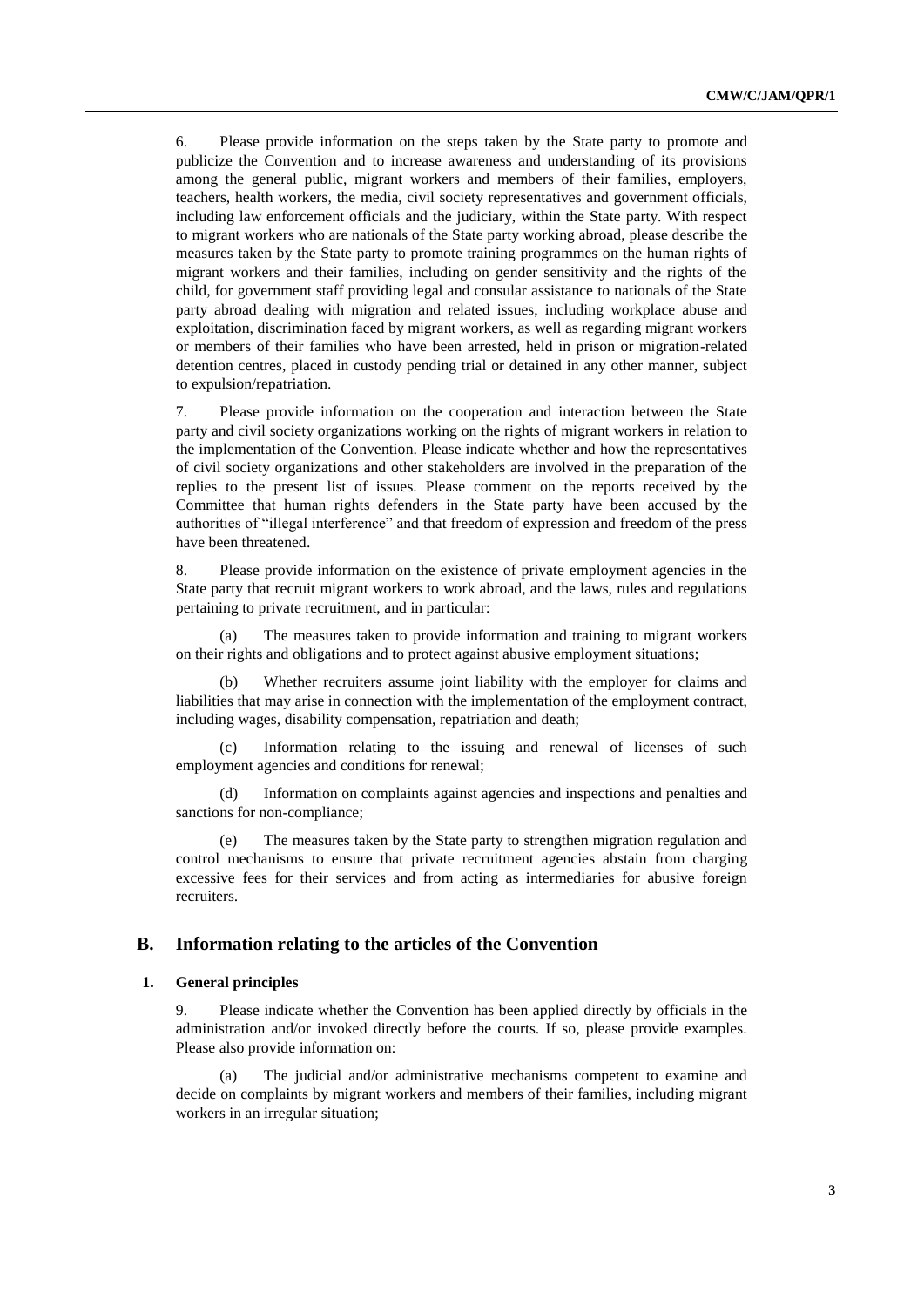(b) The number and types of complaints examined by such mechanisms in the past five years and their outcome, disaggregated by sex;

(c) Whether legal assistance was provided;

(d) Any redress, including compensation, provided to the victims of such violations;

(e) The measures taken to inform migrant workers and members of their families about the remedies available to them for violations of their rights.

### **2. Part II of the Convention**

#### **Article 7**

10. Please clarify whether national legislation, in particular the Constitution of 1962, ensures that all migrant workers and members of their families have the rights provided for in the Convention without distinction of any kind and whether it covers all the prohibited grounds of discrimination enumerated in articles 1 (1) and 7 of the Convention, including sex, language, national, ethnic or social origin, nationality, age, economic position, property, marital status and birth or other status. Please also provide information on the measures taken by the State party to ensure non-discrimination, both in law and in practice. Taking into account section 4 of the Immigration Restrictions Act on prohibited immigrants, and section 6 of the Aliens Act on eligibility criteria, especially regarding factors preventing people from entering or staying in the country, including the situation of persons with disabilities and medical reasons, please indicate how the principle of nondiscrimination is ensured in such contexts, in law and in practice.

#### **3. Part III of the Convention**

#### **Articles 8 to 15**

11. Please provide information on the measures taken to combat labour exploitation of migrant workers, both in regular and irregular situations, in particular those working in fishing vessels in Jamaican waters. Please also provide information on the measures taken to prevent and combat domestic servitude, forced labour and commercial sexual exploitation, particularly in the context of sex tourism, of migrant workers, in particular women and children. Please further provide information on the measures taken to bring the national legislation into compliance with the International Labour Organization (ILO) Forced Labour Convention, 1930 (No. 29) and the Abolition of Forced Labour Convention, 1957 (No. 105).

12. Please indicate the measures taken by the State party to combat racism and xenophobia, discriminatory conduct, ill-treatment and violence directed at migrant workers and members of their families.

#### **Articles 16 to 22**

Please provide information on the measures taken by the State party to ensure due process safeguards, including access to legal assistance and interpretation services, and adequate access to medical care, as necessary, in situations of investigations, arrests, detentions and expulsions of migrant workers and members of their families for criminal offences and administrative infractions, including immigration-related matters.

14. Please provide information on detention centres and the conditions and duration of detention of migrant workers, disaggregated by nationality, sex, age and other grounds. Please also provide information on whether detention under section 9 of the Aliens Act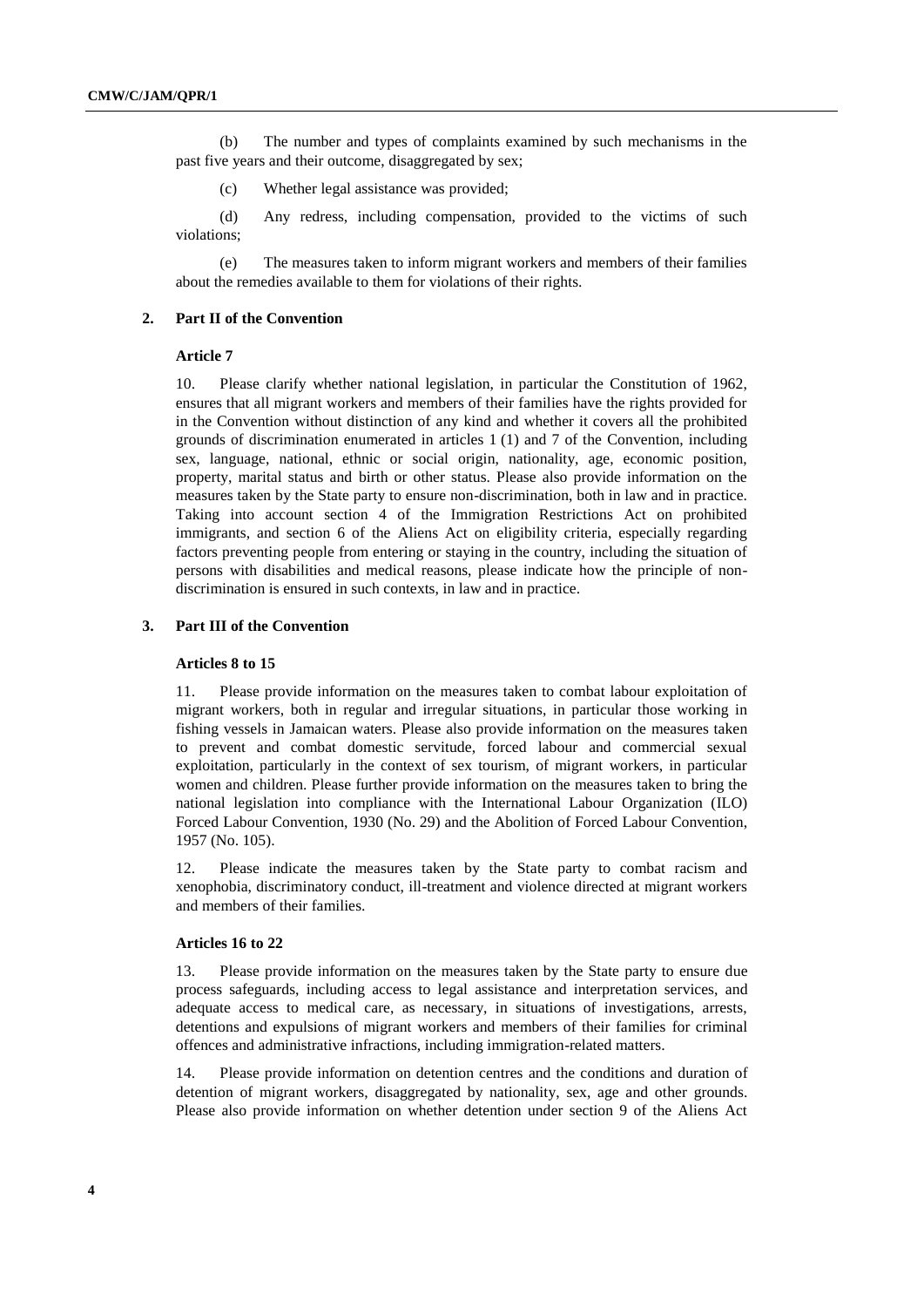takes place in a public establishment and whether such an establishment is distinct from the prison system. Please further provide information on whether the State party has in place alternatives to detention for immigration-related matters, especially with respect to unaccompanied children and families with children.

15. Please provide information on the measures taken to ensure that migrant workers and members of their families are only expelled from the territory of the State party pursuant to a decision taken by a competent authority, following a procedure established by law and in conformity with the Convention, and that such a decision can be reviewed on appeal.

16. Please provide up-to-date information, including disaggregated statistical data, on undocumented and irregular migrant workers and members of their families who have been expelled or are subject to expulsion procedures. Please provide quantitative information on expulsion measures regarding Haitian migrants that may have entered or remain in the State party, especially after the earthquake that affected Haiti in 2010, and qualitative information regarding the procedure put in place in these cases, including legal remedies.

17. Please indicate whether the State party intends to amend the Deportation (Commonwealth Citizens) Act, the Aliens Act and the immigration restriction (Commonwealth Citizens) Act to decriminalize irregular migration, and envisages appropriate administrative penalties for migrants who have violated legislation on immigration.

18. Please also describe the cases when:

(a) The State party has expelled a migrant worker who is a Commonwealth citizen for the reason that he or she has conducted himself so as to be dangerous to good government or public morals, as provided for by the Deportation (Commonwealth Citizens) Act;

(b) Deportation, restriction or security orders have been applied to a migrant worker who is a Commonwealth citizens, who has been deemed an "undesirable person" or "destitute person", as provided for by the Deportation (Commonwealth Citizens) Act;

A deportation order has been subject to any condition which the Minister may think proper, according to article 15 (2) of the Aliens Act. Please indicate the practice in place when migrant workers are not able to pay for all the expenses of their travel when they are expelled and for their maintenance until their departure, as provided for by the Deportation (Commonwealth Citizens) Act and the Aliens Act. Please describe the expulsion procedure for migrant workers in an irregular situation who are not Commonwealth citizens and indicate whether collective expulsion is prohibited in these cases. Please indicate whether migrant workers who are not Commonwealth citizens can challenge expulsion orders and whether such remedies have suspensive effect.

### **Articles 23**

19. Please provide detailed information on the roles of the State party's embassies, consulates and labour attachés in assisting and protecting migrant workers who are nationals of the State party working abroad, including those in an irregular situation, and particularly in the case of abuse, arrest, detention and expulsion. Please indicate whether migrant workers and members of their families in the State party have effective access to the protection and assistance of the consular or diplomatic authorities of their State of origin, in particular in cases of arrest, detention or expulsion. Please also indicate whether migrant workers who are deprived of their liberty are visited periodically and whether legal assistance is provided, including in expulsion cases.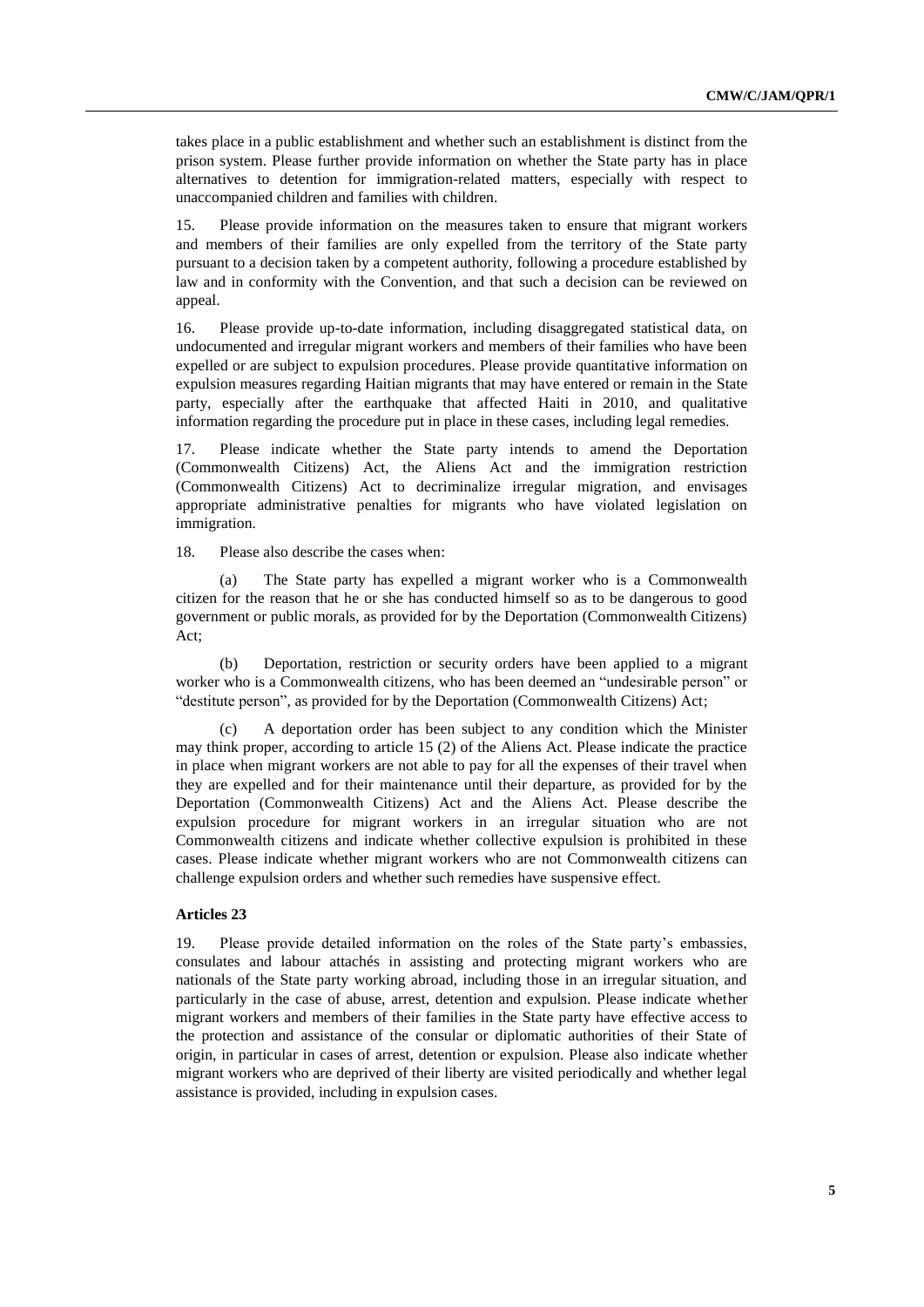20. Please provide information on the measures that the State party has implemented to guarantee the right to family life, in particular the right of migrant children to family life and not to be separated from their parents, in cases where an expulsion order has been issued against the parents.

#### **Articles 25 to 30**

21. Please indicate whether national labour laws and regulations relating to remuneration and conditions of work, for example, overtime, hours of work, weekly rest, holidays with pay, safety, health, termination of work contract and minimum wage, are in full compliance with the ILO Equal Remuneration Convention, 1951 (No. 100) and Discrimination (Employment and Occupation) Convention, 1958 (No. 111), and whether they apply on an equal basis to migrant workers, both in regular and irregular situations. Please also provide information on the measures taken by the State party to ensure that migrant workers enjoy equality of treatment with nationals in respect of protection from dismissal, unemployment benefits, access to public work schemes for combating unemployment and access to alternative employment in the event of loss of work or termination of other remunerated activity.

22. Please provide information on the access provided to migrant workers and members of their families, both in a regular and irregular situation, on an equal basis with nationals regarding health care and other social services, as well as equal access to education for children of migrant workers in a regular and irregular situation. Please also provide information on access to health care, education and social services of nationals and migrant workers working in the informal sector, and members of their families. Please further provide information on migrant workers' entitlements to the Programme for Advancement through Health and Education.

23. The Committee is informed that article 4 (2) of the Nationality Act, which provides a general safeguard for children who would otherwise be stateless, including foundlings, is overly broad and discretionary. Please provide details on this legal provision and indicate the measures envisaged to incorporate in the Nationality Act sufficient safeguards to prevent statelessness.

## **4. Part IV of the Convention**

#### **Article 37**

24. Please provide information on the measures taken to fully inform migrant workers and members of their families, prior to departure, of all conditions applicable to their admission and stay, and to the remunerated activities in which they may engage, and of applicable laws and legislation in the State of employment.

#### **Article 40**

25. Please provide information on the measures taken to guarantee to migrant workers and members of their families the right to form, and to form part of the leadership of, associations and trade unions, in accordance with article 40 of the Convention.

#### **Article 41**

26. Please provide information on the legal framework related to the exercise of voting rights by migrant workers and members of their families of the State party residing abroad.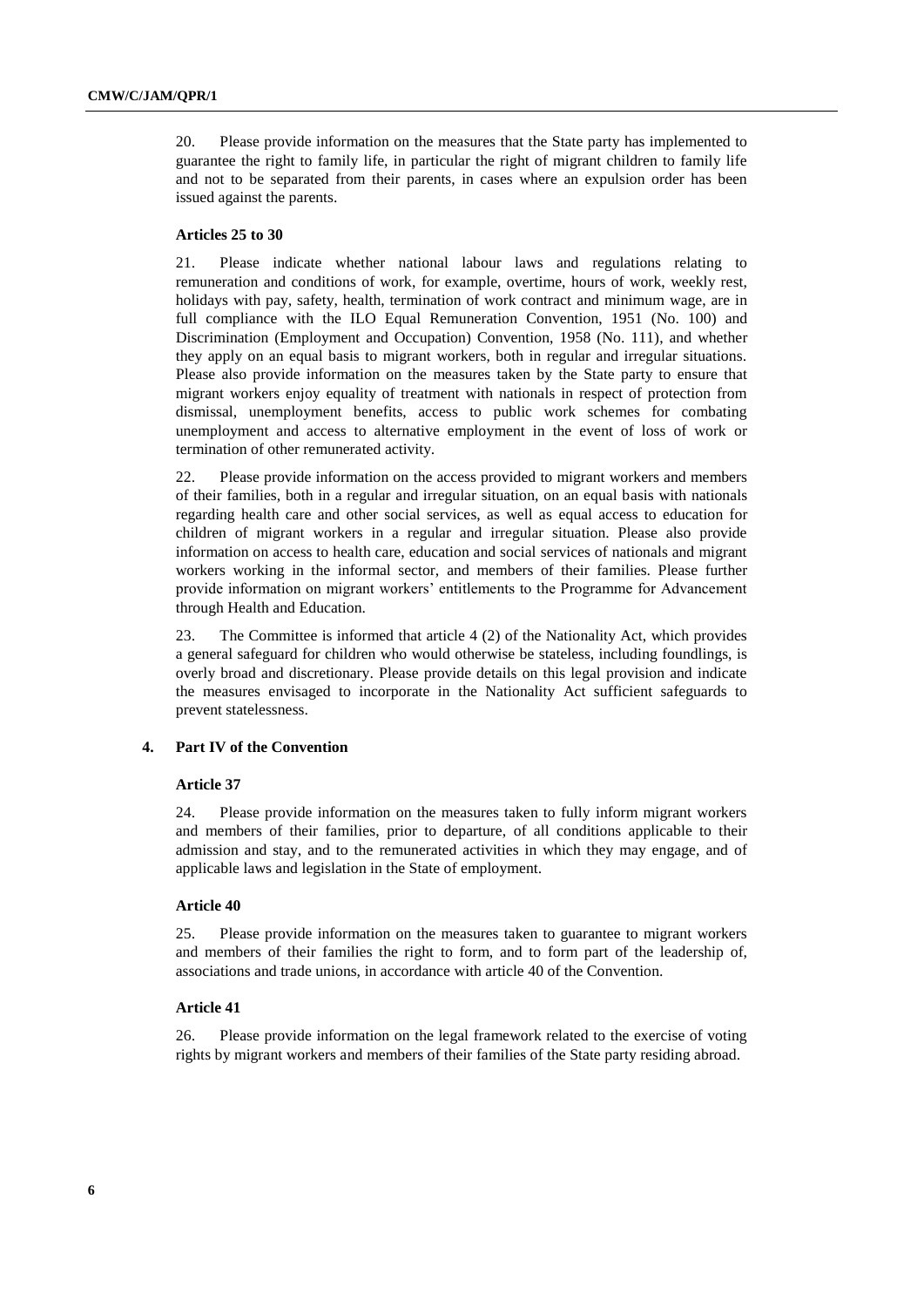#### **Article 44**

27. Please provide information on the measures taken to ensure the protection of the unity of the families of migrant workers and to facilitate the reunification of migrant workers with their children, their spouses or persons who have a relationship with the migrant worker that, according to applicable law, produces effects equivalent to marriage.

### **Articles 46 to 48**

28. Please provide information on the policies in place to facilitate remittances. Please also provide information on the applicable legal framework in place to ensure the right of migrant workers to transfer their earnings and savings from the State of employment to the State of origin.

### **Article 49**

29. Please provide information on whether measures have been taken to ensure that migrant workers in the State party are allowed to retain their authorization of residence in the event of termination of their remunerated activity prior to the expiration of their work permit or similar authorization. Please indicate whether measures have been taken to ensure that the authorization of residence is not withdrawn at least for a period corresponding to that during which the migrant worker may be entitled to unemployment benefits.

#### **Articles 51 and 52**

30. Please indicate whether the State party's legislation is in accordance with the Convention, in particular articles 51 and 52 thereof, in order for foreign migrant workers to remain in the State party upon termination of their contracts, regardless of the reason for such termination, in order to seek alternative employment and participate in public work schemes and retraining.

### **5. Part V of the Convention**

#### **Article 59**

31. Please provide information on the measures taken by the State party to ensure that seasonal workers enjoy equal treatment to national workers, particularly in respect of remuneration and conditions of work, and to ensure systematic monitoring by the relevant authorities of employers' compliance with relevant international labour standards. Please also provide information on the measures aimed at ensuring the rights provided by the Convention to Jamaican seasonal and temporary migrant workers in the United States, especially farm and hotel workers, and in in Canada in the context of the Temporary Foreign Worker Programme and Seasonal Agricultural Worker Programme.

### **6. Part VI of the Convention**

#### **Article 64**

32. Please provide information on the measures taken, including consultations and cooperation with other States, among others the States of the Caribbean Community, to promote sound, equitable and rights-based conditions in connection with the international migration of workers and members of their families.

33. Please provide information on the bilateral and multilateral agreements ratified by the State party and describe how these agreements guarantee sound, equitable and humane conditions for migrant workers and their families. Please also provide information on how these agreements address the social, economic, cultural and other needs of migrant workers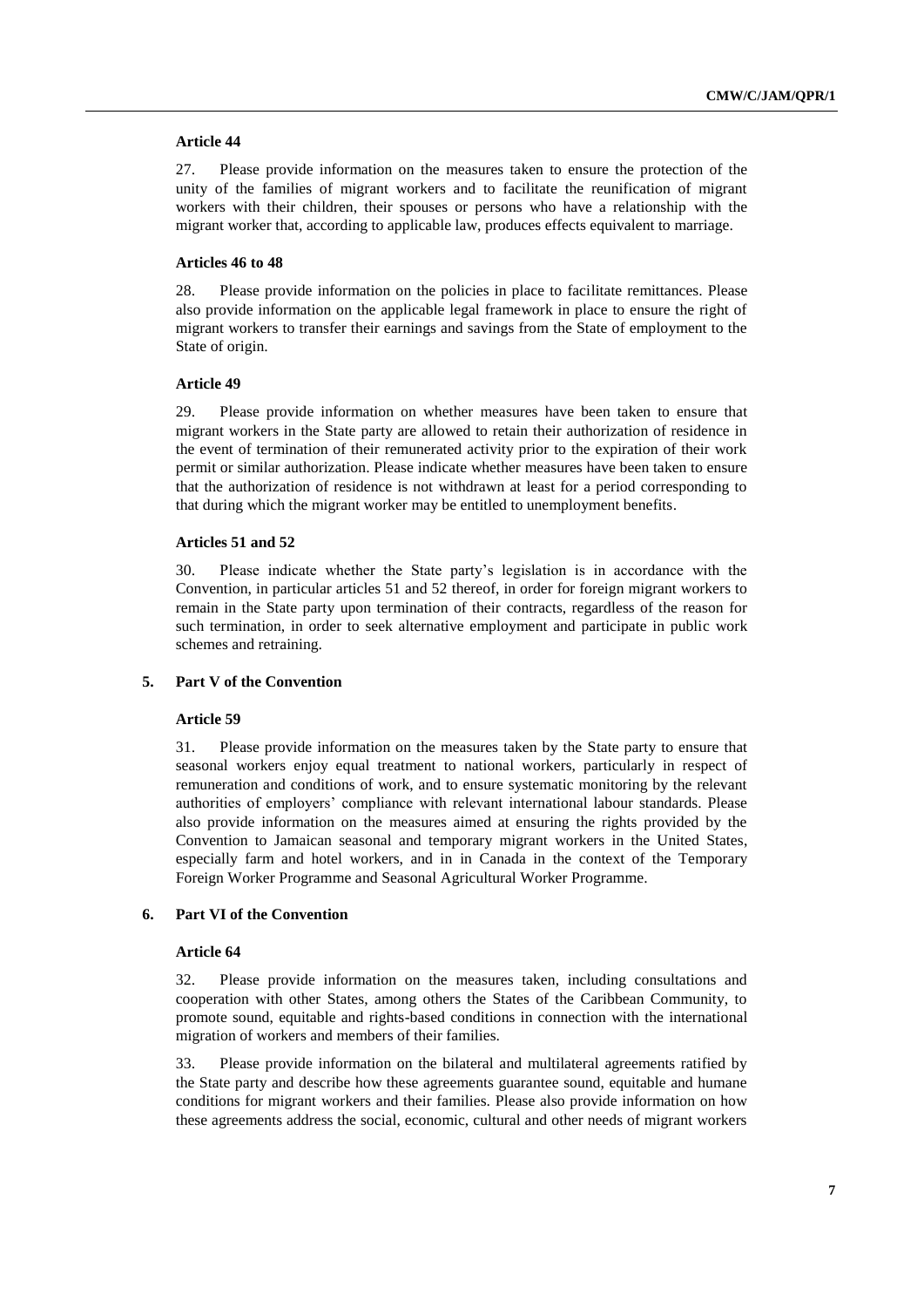and members of their families, and the consequences of migration for the communities concerned.

34. Please indicate the measures taken to address the negative impact of migration on children left behind. Please provide information on the measures taken to prevent the irregular migration of nationals of the State party, including through multilateral and bilateral agreements, policies and programmes aimed at enhancing legal migration channels and addressing the root causes of irregular migration, such as violence, insecurity and poverty.

#### **Article 67**

35. Please provide information on the measures taken, and their impact, to assist in the resettlement and reintegration into the economic and social life of the State party of returning migrant workers who are deported from the State of employment for involvement in criminal activities. Please provide quantitative and qualitative information on the outcomes of the Rehabilitation and Reintegration of Offenders and Deported Persons Programme.

### **Article 68**

36. Please provide information on the measures taken by the State party, including through international, regional and bilateral cooperation with countries of origin, transit and destination, to prevent and combat trafficking in persons, in particular women and children, including by systematically compiling disaggregated data and bringing perpetrators of trafficking in persons to justice. Please also provide updated information on the number of reported cases of trafficking in persons, investigations, prosecutions and the sentences imposed on perpetrators. Please indicate the measures taken to ensure the effective implementation of the Trafficking in Persons Act, and to ensure prosecution, conviction and punishment of traffickers.

37. Please provide qualitative and quantitative information on the scope and outcomes of the National Plan of Action for an Integrated Response to Children and Violence, released in 2014, especially with regards to the protection of the rights of children trafficked to and from other countries. Please indicate whether the State party has set up shelters for victims of trafficking and whether such shelters provide medical care and mental health counselling. Please provide information on other types of assistance provided to victims, including financial assistance, housing, training opportunities and legal services.

38. Please provide information on the measures taken by the State party to prevent and eliminate the smuggling of migrants, in particular women and children, by addressing the root causes of smuggling.

# **Part II**

The Committee invites the State party to briefly (three pages maximum) provide information regarding the protection of migrant workers and members of their families with respect to:

- (a) Bills or laws, and their respective regulations;
- (b) Institutions (and their mandates) or institutional reforms;

(c) Policies, programmes and action plans covering migration and their scope and financing;